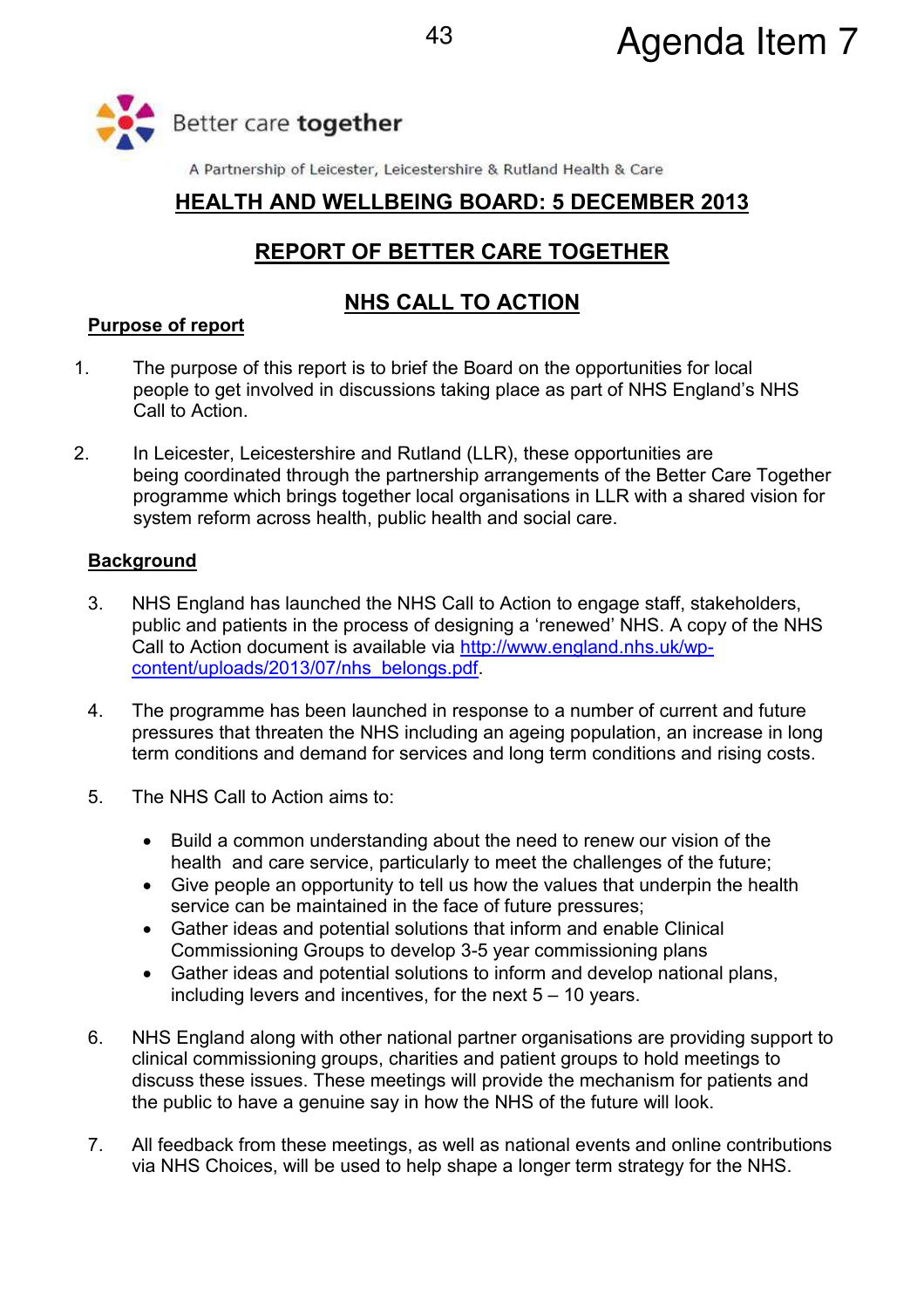This will also feed into commissioning plans for GP-led Clinical Commissioning Groups in 2014/15 and 2015/16.

- 8. In LLR, agreement has been reached to carry out the NHS Call to Action engagement under the banner of our own major transformation programme, Better Care Together.
- 9. The Better Care Together programme is a strategic, collaborative, partnership which brings together local leaders in Leicester, Leicestershire and Rutland with a shared vision for system reform across health, public health and social care. The strong collaborative, joint working relationships and agreed system alignment made possible by the Better Care Together programme reduces the risk that the action of individual organisations inadvertently compromises the overall quality and efficiency requirements within the LLR health and care economy.
- 10. Organisations involved in Better Care Together are:
	- Leicestershire County Council
	- East Leicestershire and Rutland Clinical Commissioning Group (ELRCCG)
	- West Leicestershire Clinical Commissioning Group (WLCCG)
	- Rutland County Council
	- Leicester City Clinical Commissioning Group (LCCCG)
	- Leicester City Council
	- University Hospitals of Leicester NHS Trust (UHL)
	- Leicestershire Partnership NHS Trust (LPT)
	- NHS England Local Area Team (Leicestershire and Lincolnshire) as commissioners of Primary Care and Specialist Services
	- Healthwatch Leicestershire, Healthwatch Rutland and Healthwatch Leicester

#### **Opportunities to get involved in Leicester, Leicestershire and Rutland**

- 11. People living in Leicester, Leicestershire and Rutland are being invited to join in discussions about the NHS Call to Action and the local challenges facing health and social care at a number of events taking place this winter.
- 12. In Leicestershire, NHS Call to Action discussions will be held at the following events:
	- 9.30am to 12.30pm on Tuesday 3 December at West Leicestershire CCG's Big Healthcare Conversation event, Loughborough Town Hall, Market Place Loughborough, Leicestershire LE11 3EB
	- 12.30pm 5pm on Monday 12 December at East Leicestershire and Rutland CCG's Big Healthcare Conversation event, The Blaby Hotel, Enderby Road, Blaby, Leicestershire, LE8 4GD
- 13. Events will also be held in Rutland and in Leicester during December.
- 14. In addition to the events across Leicester, Leicestershire and Rutland, Better Care Together partner organisations will, where appropriate, use shared messages regarding the NHS Call to Action and local challenges during existing planned engagement activities.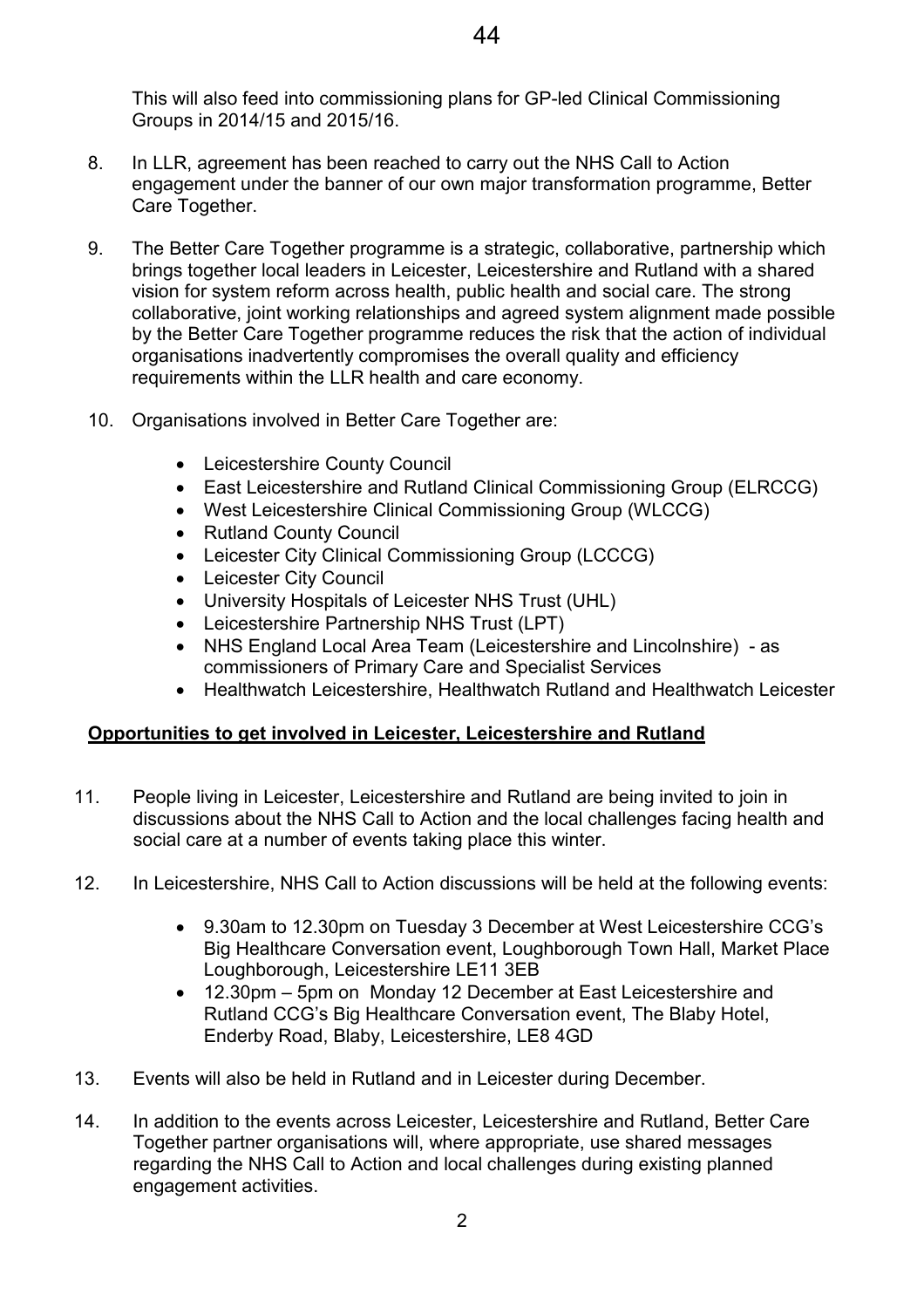### **Conclusions**

15. The Board is asked to note the planned engagement activity and members are most welcome to attend any of the sessions being planned.